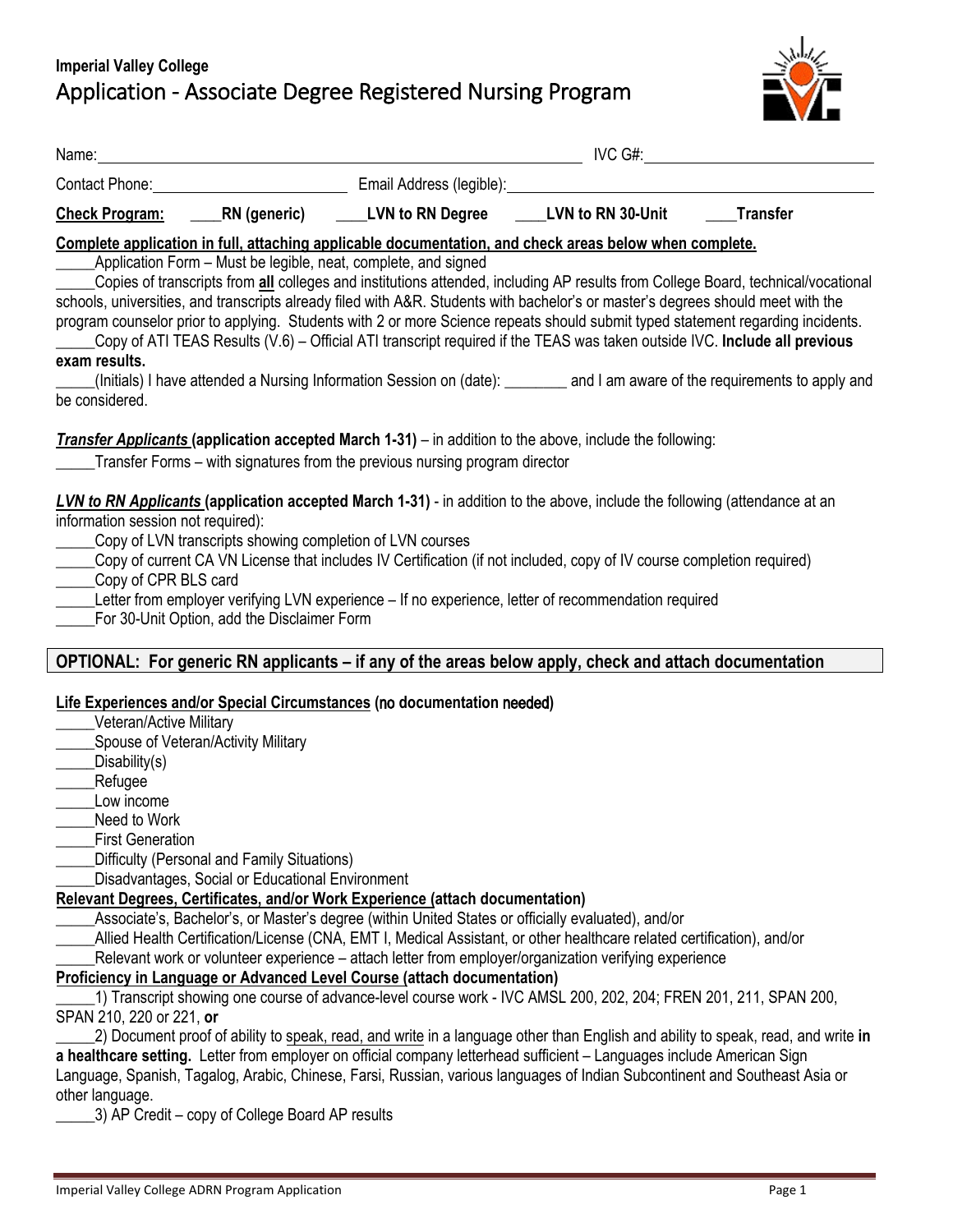|                                                                        | Name $\qquad \qquad$ IVC G#                                                                                                            |
|------------------------------------------------------------------------|----------------------------------------------------------------------------------------------------------------------------------------|
|                                                                        |                                                                                                                                        |
|                                                                        |                                                                                                                                        |
|                                                                        |                                                                                                                                        |
|                                                                        |                                                                                                                                        |
|                                                                        |                                                                                                                                        |
|                                                                        | High School Attended: <u>Contract Communication</u> City/St: City/St: City/St: City Art Contract Communication of the School Attended: |
| Male   Female   Age   Date of Birth   United States Citizen   Yes   No | Ethnicity: American Indian / Alaskan Native   African-American   Asian or Pacific Islander   Hispanic   Filipino                       |

| <b>SCIENCE PREREQUISITES</b><br><b>Refer to recency requirements</b> | $C$ rse#<br>(EX:<br><b>BIO#)</b> | Grade  | Units/<br><b>Credits</b> | <b>Was Lab</b><br><b>Included</b> | Year<br><b>Completed</b> | <b>Name of College</b> |
|----------------------------------------------------------------------|----------------------------------|--------|--------------------------|-----------------------------------|--------------------------|------------------------|
| General Microbiology (BIOL 220)                                      |                                  |        |                          | Y/N                               |                          |                        |
| Human Anatomy (BIOL 200 or BIOL 204)                                 |                                  |        |                          | Y/N                               |                          |                        |
| Human Physiology (BIOL 202 or BIOL 206)                              |                                  |        |                          | Y/N                               |                          |                        |
| <b>GE REQUIREMENTS (Fixed Set)</b>                                   |                                  |        |                          |                                   |                          |                        |
| ENG 110 Composition & Reading (or AP Score)                          |                                  |        |                          |                                   |                          |                        |
| MATH 098 or 091 Intermediate Algebra, or higher math or              |                                  |        |                          |                                   |                          |                        |
| 7006 or 2006 Accuplacer Score (Score not considered for<br>points)   |                                  | Score: |                          |                                   |                          |                        |
| PSY 204 Developmental Psychology (Lifespan)                          |                                  |        |                          |                                   |                          |                        |
| ANTH 102 Cultural Anthropology, and/or                               |                                  |        |                          |                                   |                          |                        |
| SOC 101 Introduction to Sociology                                    |                                  |        |                          |                                   |                          |                        |
| COMM 100 Oral Communication                                          |                                  |        |                          |                                   |                          |                        |
| <b>NURS 100 Medication Mathematics</b>                               |                                  |        |                          |                                   |                          |                        |
| Elective/Recommended Courses (considered for points)                 |                                  |        |                          |                                   |                          |                        |
| READ 111 Analytical and Critical Reading                             |                                  |        |                          |                                   |                          |                        |
| ENG 201 Advanced Composition                                         |                                  |        |                          |                                   |                          |                        |
| MATH 110 Number Syst in Elem Mathematics, or higher                  |                                  |        |                          |                                   |                          |                        |
| <b>Degree Courses</b> (not considered for points)                    |                                  |        |                          |                                   |                          |                        |
| PE 100 Lifetime Exercise Science                                     |                                  |        |                          |                                   |                          |                        |
| One PE Activity Course (ie, swimming, tennis, volleyball)            |                                  |        |                          |                                   |                          |                        |
| POLS 102 American Government & Politics                              |                                  |        |                          |                                   |                          |                        |
| HIST 120 or 121 U.S. History                                         |                                  |        |                          |                                   |                          |                        |

| ATI TEAS Results (V.6): |                 |                                                    |  |  |  |  |
|-------------------------|-----------------|----------------------------------------------------|--|--|--|--|
| <b>Initial Score</b>    | Repeated Score: | (Include copy of remedial plan for Repeated Score) |  |  |  |  |